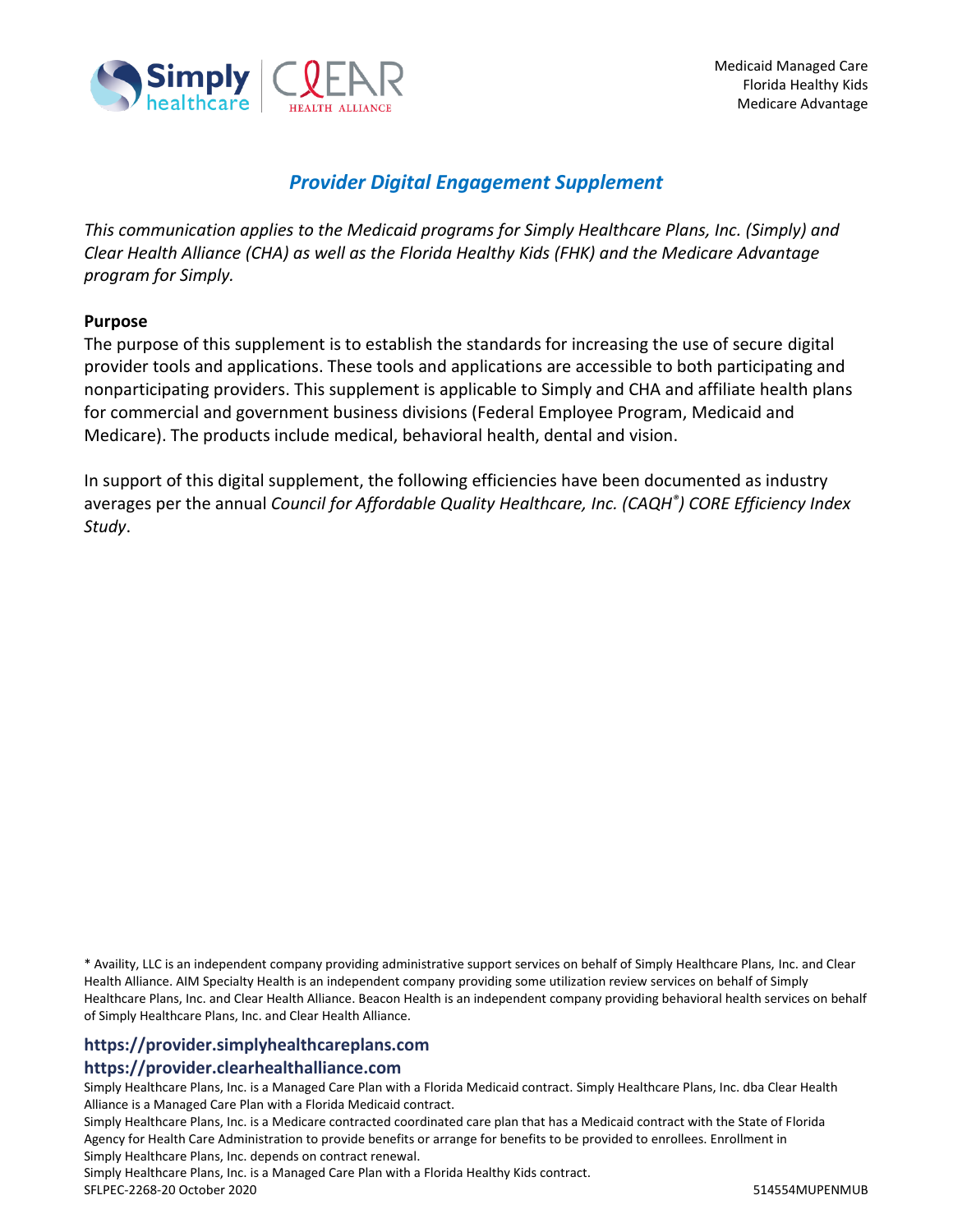| Transactions, Medical, 2019 CAQH Index        |            |                                                                               |                                                                           |                                                                           |                                                             |
|-----------------------------------------------|------------|-------------------------------------------------------------------------------|---------------------------------------------------------------------------|---------------------------------------------------------------------------|-------------------------------------------------------------|
| <b>Transaction</b>                            | Method     | <b>Average Time</b><br><b>Providers Spend</b><br>per Transaction<br>(minutes) | <b>Min Time</b><br><b>Providers Spend</b><br>per Transaction<br>(minutes) | <b>Max Time</b><br><b>Providers Spend</b><br>per Transaction<br>(minutes) | <b>Potential Average</b><br><b>Time Saving</b><br>(minutes) |
| <b>Eligibility and Benefit Verification</b>   | Manual     | 10 <sup>°</sup>                                                               | 3                                                                         | 30                                                                        | 8                                                           |
|                                               | Partial    | 5                                                                             | 1                                                                         | 15                                                                        | 3                                                           |
|                                               | Electronic | $\overline{2}$                                                                | ⊲.                                                                        | 10 <sup>°</sup>                                                           |                                                             |
| <b>Prior Authorization</b>                    | Manual     | 21                                                                            | 3                                                                         | 45                                                                        | 17                                                          |
|                                               | Partial    | 8                                                                             | 1                                                                         | 20                                                                        | 4                                                           |
|                                               | Electronic | 4                                                                             | <1                                                                        | 18                                                                        |                                                             |
| <b>Claim Submission</b>                       | Manual     | 6                                                                             | $\mathbf{1}$                                                              | 25                                                                        | 4                                                           |
|                                               | Electronic | $\overline{2}$                                                                | $\leq$ 1                                                                  | 6                                                                         |                                                             |
| <b>Attachments</b>                            | Manual     | $\mathbf{11}$                                                                 | 1                                                                         | 30                                                                        | 6                                                           |
|                                               | Electronic | 5                                                                             | 1                                                                         | 10                                                                        |                                                             |
| <b>Claim Status Inquiry</b>                   | Manual     | 12                                                                            | 1                                                                         | 20                                                                        | 8                                                           |
|                                               | Partial    | 4                                                                             | $\mathbf{1}$                                                              | 10 <sup>°</sup>                                                           | 0                                                           |
|                                               | Electronic | 4                                                                             | $\triangleleft$                                                           | $\mathbf{11}$                                                             |                                                             |
| <b>Claim Payment</b>                          | Manual     | 5                                                                             | <1                                                                        | 11                                                                        | $\overline{2}$                                              |
|                                               | Electronic | 3                                                                             | <1                                                                        | 10 <sup>10</sup>                                                          |                                                             |
| <b>Remittance Advice</b>                      | Manual     | 7                                                                             | $\leq$                                                                    | 19                                                                        | 5                                                           |
|                                               | Partial    | 4                                                                             | ⊲                                                                         | 10 <sup>°</sup>                                                           | $\overline{2}$                                              |
|                                               | Electronic | $\overline{2}$                                                                | $\leq$                                                                    | 10 <sup>°</sup>                                                           |                                                             |
| <b>Total Potential Time Savings (Manual)</b>  |            |                                                                               |                                                                           |                                                                           | 50                                                          |
| <b>Total Potential Time Savings (Partial)</b> |            |                                                                               |                                                                           |                                                                           | 9                                                           |

#### **Supplement statement**

This supplement outlines the digital tools Simply and CHA has available to participating and nonparticipating providers who serve its members. It is our expectation that providers will utilize these digital tools unless mandated by law or other legal requirement no later than January 1, 2021. The electronic tools and applications include the secure Availity\* Provider Portal, Electronic Data Interchange (EDI) Transaction Gateway and available business-to-business (B2B) application programming interfaces (APIs) — all hosted via Availity. This supplement addresses the following processes:

- Acceptance of digital ID cards
- Eligibility and benefit inquiry and response
- Prior authorization submissions including updates, attachments and authorization status
- Claim submission, including attachments and claim status
- Remittances and payments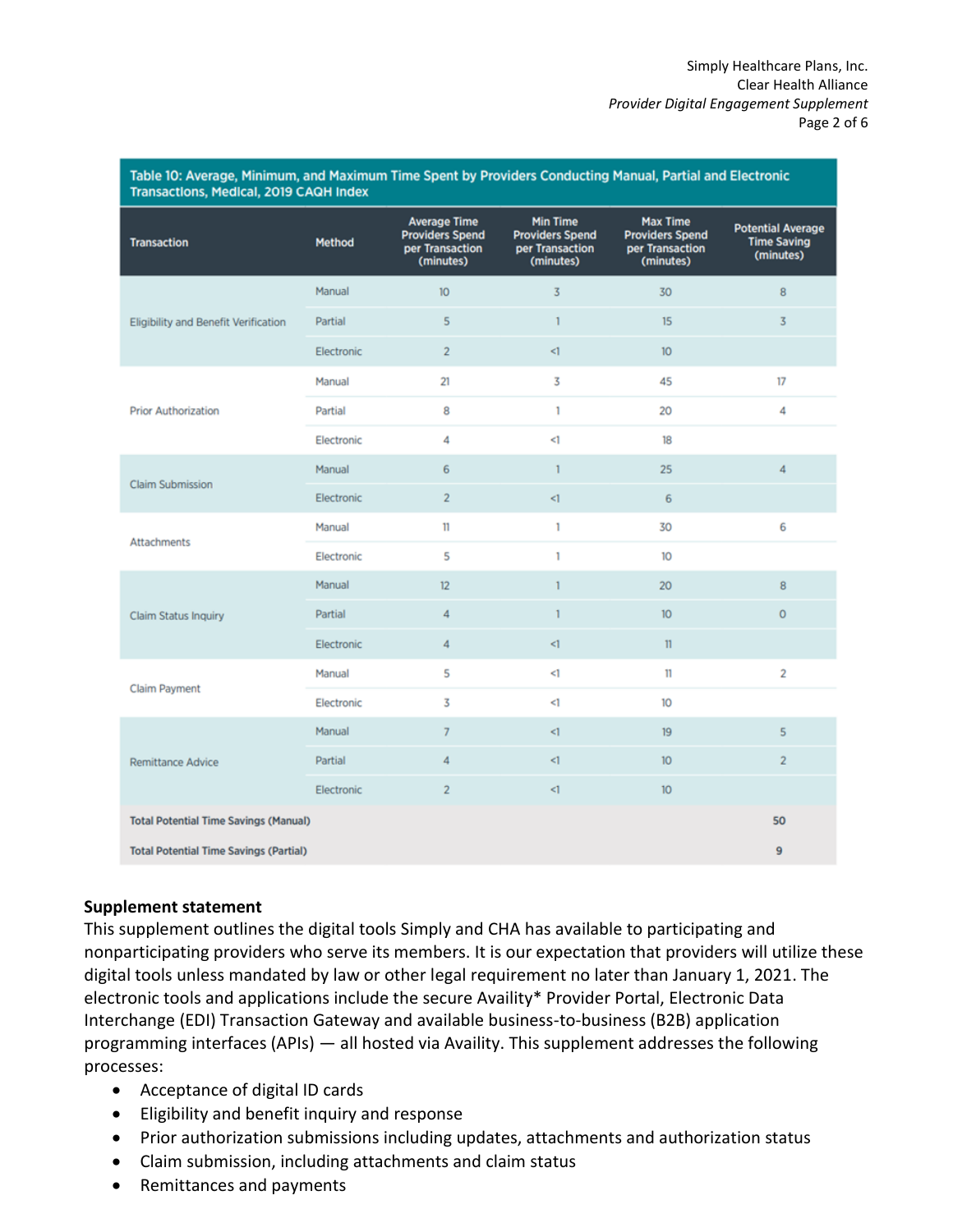It is preferred that in markets where these tools are currently available, these digital alternatives are used:

- Disputes
- Grievances and appeals
- Demographic updates
- Pharmacy prior authorization drug requests
- **•** Services through Simply and CHA affiliates, AIM Specialty Health<sup>®\*</sup> and Beacon Health<sup>\*</sup>
- Provider enrollment

Simply and CHA expects that all providers seeking any functions and processes above will use available electronic self-service tools, including EDI X12 transactions, the Availity Provider Portal or direct desktop integration via B2B APIs in lieu of manual channels (paper, mail, fax, call, etc.). Availity provides access to all Simply and CHA self-service tools across all electronic channels outlined above. All digital channels are consistent with industry standards.

Access to all Simply and CHA digital tools and capabilities is available on the secure Availity Provider Portal via **[https://www.availity.com](https://www.availity.com/)**. Please access Availity to learn more about available EDI, the Availity Provider Portal and B2B API options. Administration simplification standard transaction requirements: **[https://www.hhs.gov/hipaa/for-professionals/other-administration-simplification](https://www.hhs.gov/hipaa/for-professionals/other-administration-simplification-rules/index.html)[rules/index.html](https://www.hhs.gov/hipaa/for-professionals/other-administration-simplification-rules/index.html)**

*Note: As a mandatory requirement, all trading partners who currently transmit directly to a Simply and CHA EDI Gateway must transition to the Availity EDI Gateway and have an active Availity Trading Partner Agreement in place.* 

## **SECTION I Acceptance of digital ID cards**

As our members transition to electronic member ID cards, providers may need to implement changes in their processes to accept this new format. Simply and CHA expects that providers will accept the electronic version of the member identification card in lieu of a physical member identification card when presented by members who are transitioning to digital cards.

## **SECTION II Eligibility and benefit inquiry and response**

Providers may leverage any of the following Availity hosted channels for electronic eligibility and benefit inquiry and response:

- $\bullet$  EDI transaction: X12 270/271  $-$  eligibility inquiry and response (version 5010):
	- $\circ$  Simply and CHA supports the industry standard X12 270/271 transaction set for eligibility and benefit inquiry and response as mandated by *HIPAA*.
- Secure Availity Provider Portal:
	- $\circ$  Eligibility and benefit verification utility  $-$  This utility allows a provider to key an inquiry directly into an online eligibility and benefit look-up form with real-time responses.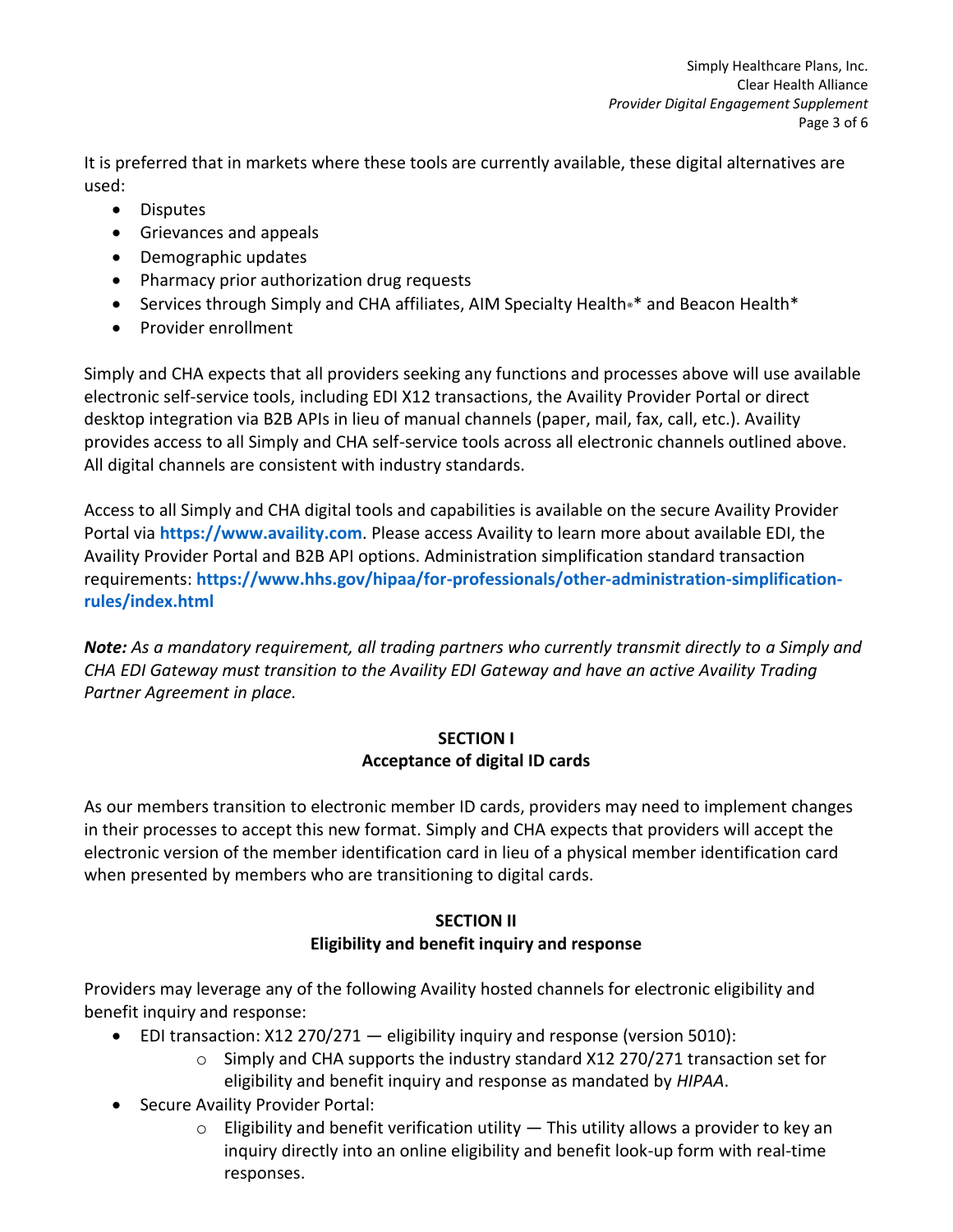- Provider desktop integration via B2B APIs:
	- $\circ$  Simply and CHA has also enabled real-time access to eligibility and benefit verification APIs that can be directly integrated within participating vendors' practice management software, revenue cycle management software and some electronic medical records software. Contact Availity for available vendor integration opportunities at **<https://www.availity.com/Healthcare-APIs>**.

# **SECTION III Authorizations**

#### **Prior authorization submission, attachment and status**

Providers may leverage any of the following channels for prior authorization submission, status inquiries and submission of electronic attachments (solicited or unsolicited) on the secure Provider Portal via Availity:

- EDI transaction: X12 278 prior authorization and referral (version 5010):
	- o Simply and CHA supports the industry standard X12 278 transaction for prior authorization submission and status inquiry as mandated per *HIPAA*.
- EDI transaction: X12 275 patient information, including HL7 payload (version 5010) for authorization attachments:
	- $\circ$  Simply and CHA supports the industry standard X12 275 transaction for electronic transmission of supporting authorization documentation including medical records via the HL7 payload.
- Secure Availity Provider Portal:
	- $\circ$  Interactive Care Reviewer (ICR) The authorization ICR utility allows a provider to key a prior authorization request, including an attachment or status inquiry directly into an online form.
	- $\circ$  Additionally, providers can use ICR to make inquiries on previously submitted requests, regardless of how the original prior authorization was submitted (phone, fax, eReview, secure email, etc.).
- Provider desktop integration via B2B APIs:
	- $\circ$  Simply and CHA has enabled real-time access to prior authorization APIs, that can be directly integrated within participating vendors' practice management software, revenue cycle management software and some electronic medical records software. Contact Availity for available vendor integration at: **<https://www.availity.com/Healthcare-APIs>**.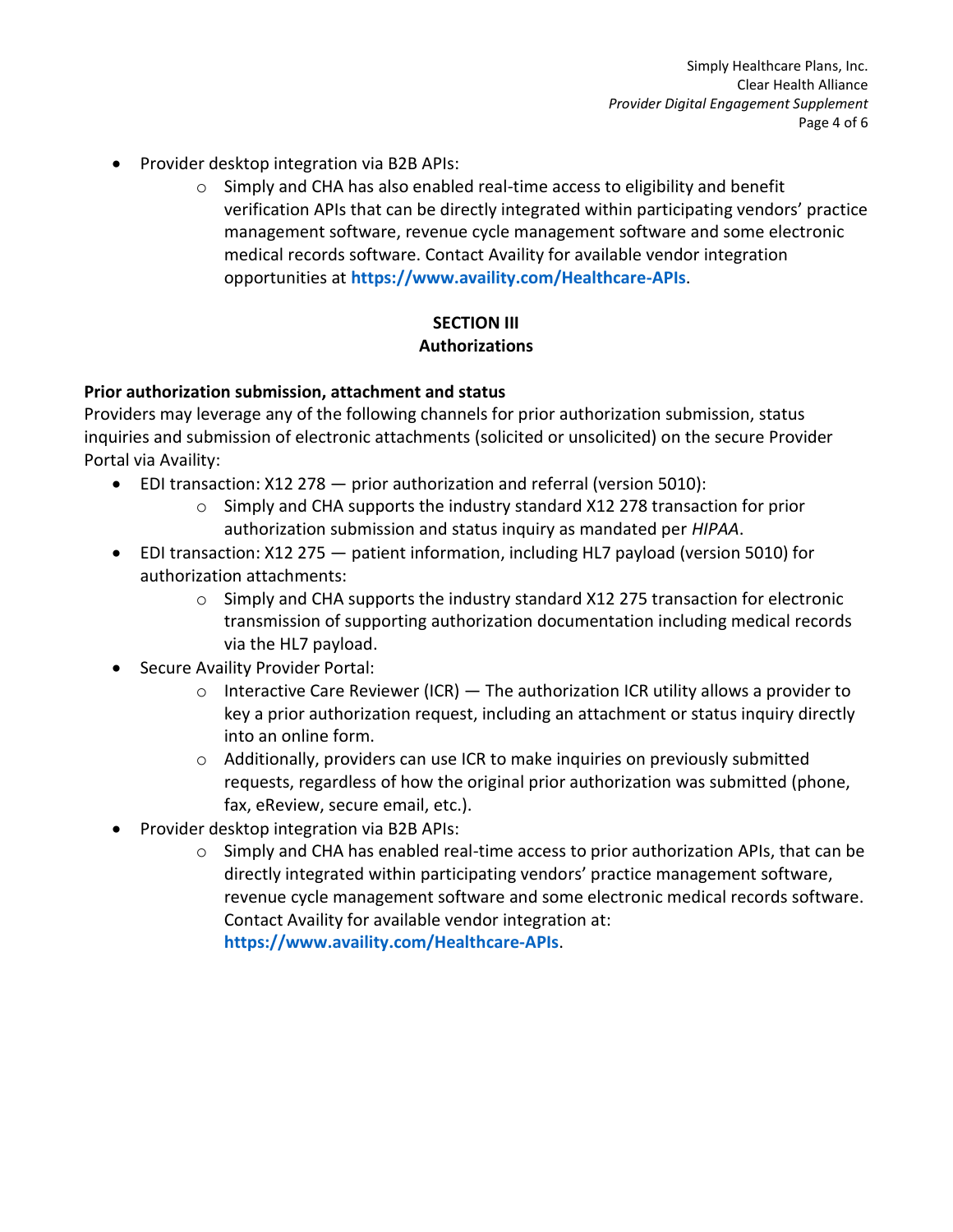# **SECTION IV**

### **Claims: submissions, attachments and status**

## **Claim submissions, attachment and status**

Providers may leverage any of the following channels for electronic claim submisssion, attachments (for both pre- and postpayment) and status on the secure Availity Provider Portal:

- EDI transaction: X12 837 professional, institutional and dental claim submission (version 5010):
	- o Simply and CHA supports the industry standard X12 837 transactions for all fee-for-service and encounter billing as mandated per *HIPAA*.
- EDI transaction: X12 275 patient information, including HL7 payload attachment (version 5010):
	- $\circ$  Simply and CHA supports the industry standard X12 275 transaction for electronic transmission of supporting claims documentation including medical records via the HL7 payload.
- EDI transaction: X12 276/277 claim status inquiry and response (version 5010):
	- o Simply and CHA supports the industry standard X12 276/277 transaction set for claim status inquiry and response as mandated by *HIPAA*.
	- $\circ$  Secure Availity Provider Portal: Direct Data Entry (DDE) The claim DDE utility provider allows a provider to key a claim directly into an online claim form and also upload supporting documentation for a defined claim (solicited or unsolicited).
	- o *837 Claim* batch upload The claim batch upload utility allows a provider to upload an entire batch/file of claims (must be in X12 837 standard format).
	- $\circ$  Claim Status Inquiry utility  $-$  This utility allows a provider to key an inquiry directly into an online claim status form with real-time responses.
- Provider desktop integration via B2B APIs:
	- $\circ$  Simply and CHA has also enabled real-time access to claim status via APIs, which can be directly integrated within participating vendors' practice management software, revenue cycle management software and some electronic medical records software. Contact Availity for available vendor integration at **<https://www.availity.com/Healthcare-APIs>**.

#### **SECTION V**

## **Remittances and payments electronic funds transfer**

Like the payroll direct deposit service that most businesses offer their employees, electronic funds transfer (EFT) uses the automated clearing house (ACH) network to transmit health care payments from a health plan to a health care provider's bank account. Health plans can use a provider's banking informaton only to deposit funds, not to withdraw funds. Simply and CHA expects providers to accept payment via EFT in lieu of paper checks.